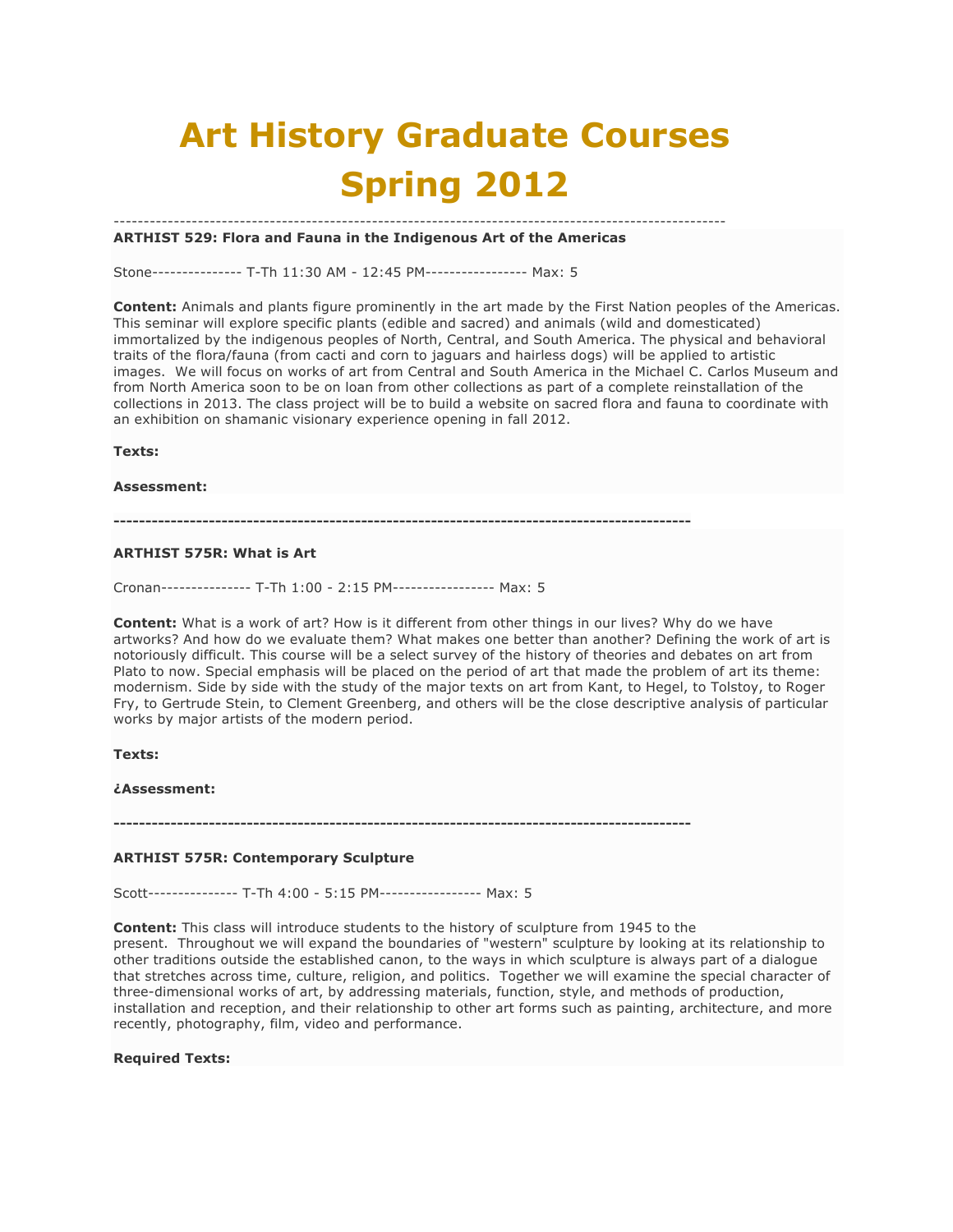- Andrew Causey. Sculpture Since 1945. London: Oxford University Press, 1988. ISBN 980192842053.
- Andrew J. Mitchell, Heidegger Among the Sculptors. California: Stanford University Press, 2010. ISBN 9780804770231.
- Michael Fried. Four Honest Outlaws: Sala, Ray, Marioni, Gordon. New haven: Yale University Press, 2011. ISBN 97803000170535.

#### **Suggested Texts:**

- Alex Potts. The Sculptural Imagination: Figurative, Modernist, Minimalist. New Haven: Yale University Press, 2001. ISBN 9780300088014.
- Sculpture: From Antiquity to the Present Day. Georges Duby and Jean-Luc Duval. New York: Taschen, 2010. ISBN 9783836523936.
- The Modern Sculpture Reader. Ed., John Wood, David Hulks and Alex Potts. Leeds: The Henry Moore Institute, 2007. ISBN 978905462001.

#### **¿¿Assessment:**

- Summaries 10%
- Bibliography 15%
- Mid-term 20%
- Final paper 15%
- Special project 10%
- Final exam 30%

**-------------------------------------------------------------------------------------------**

#### **ARTHIST 592: Introduction to Graphics and Computer-Aided Design**

Shpuza---------------------Tuesday 6:00 ¿ 9:00 PM ----------------------Max: 2

**Content:** This course is designed to provide students interested in architecture with a basic understanding of computer-aided design and graphic analysis. Emphasizing a hands-on approach, the course is structured around two projects which are designed to let students explore the potential of the computer, not merely as a drafting and presentation instrument but as an active analytical and design aid. Permission required prior to enrollment.

#### **Texts:** TBA

Particulars: Students will be responsible for reading and class discussion, as well as projects that will have significant research and visualization components, resulting in a final paper.

**-------------------------------------------------------------------------------------------**

#### **ARTHIST 592: Maps and Models**

McPhee and Wescoat ---------------- T-Th 10:00 - 11:15 AM ---------------- Max: 5

**Content:** In this course we will explore new ways of reconstructing the lost environments of ancient Greece and Baroque Rome to understand how they were experienced by contemporary clientele. Buildings have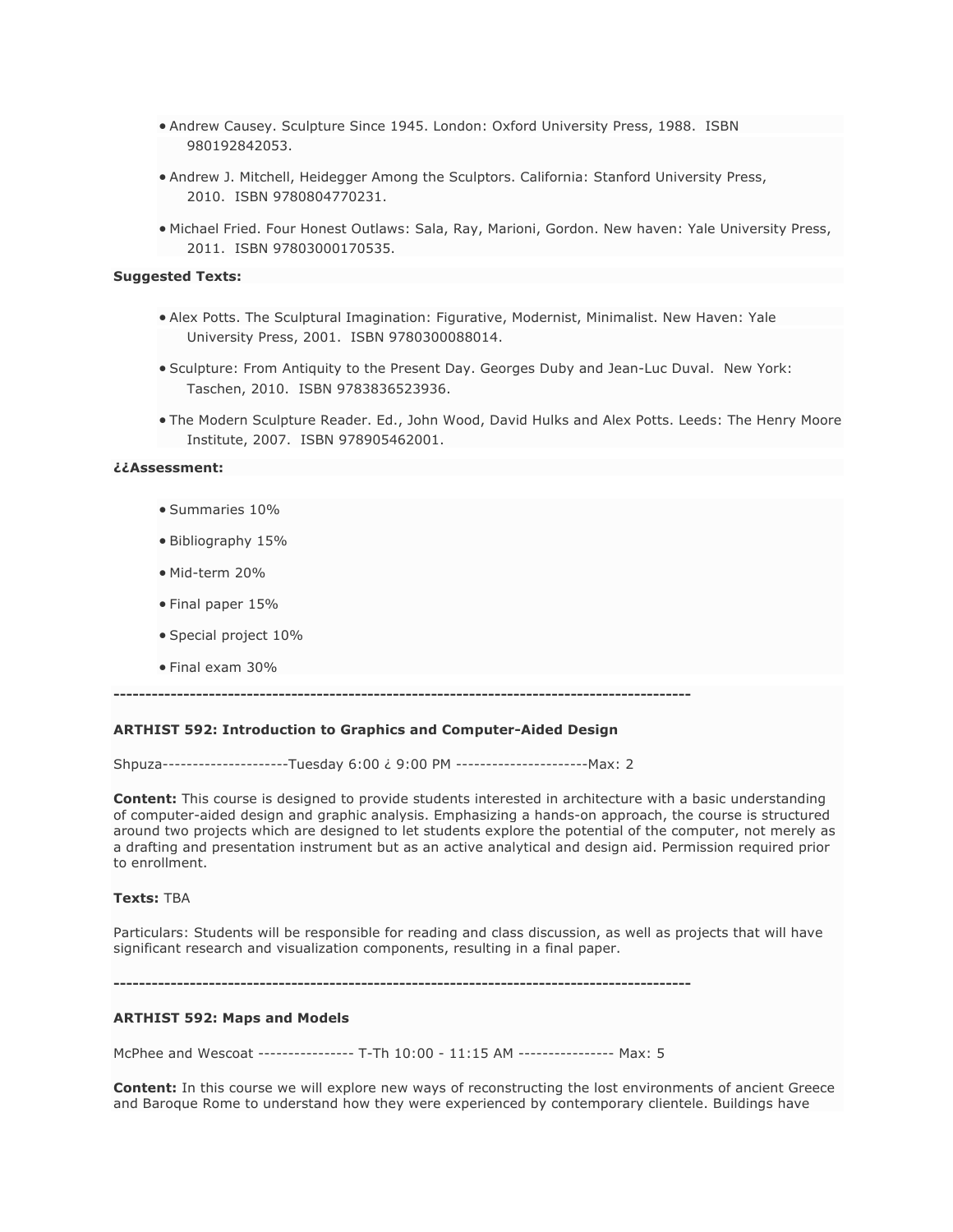always played anactive role in shaping human experience, feelings, and beliefs; they work in concert with the site, pathways, and neighboring structures to create a spatial realm. When such an environment is lost or irrevocably altered, for example in ancient Greece or Baroque Rome, how can we best recover it? How can we understand the way contemporary pilgrims or inhabitants would have encountered the space of the sanctuary or the city, the design choices made to heighten those encounters? The two-dimensional map fails tocapture the `feel¿ of space; but three-dimensional modeling offers a promising way to recover a phenomenological sense of place.

The course will be divided into three parts: 1) an introduction to theories of space and place, the history of cartography, and the dynamics of two very different kinds of environments, the ancient Greeksanctuary and Baroque Rome; 2) an investigation of the efficacy of modelingbased on the current state of the 3D model of the Sanctuary of the Great Gods, Samothrace, 3) an exploration of how seventeenth-century maps and prints of Rome might best be mined to recreate the three dimensional environment experienced by the seventeenth-century viewer.

#### **Texts:**

#### **Prerequisites:** TBA

**Assessment:** Students will be responsible for reading and class discussion, as well as projects that will have significant research and visualization components, resulting in a final paper.

**-------------------------------------------------------------------------------------------**

# **ARTHIST 596R: Internship**

Coordinator: Faculty

**-------------------------------------------------------------------------------------------**

# **ARTHIST 597R: Directed Study**

Faculty; variable credit.

May be repeated with permission from the director of internships. Interns must be nominated by the department for internships at the Michael C. Carlos Museum, the High Museum of Art, and elsewhere. Variable credit.

#### **-------------------------------------------------------------------------------------------**

# **ARTHIST 599R: Thesis Research (Permission only)**

**-------------------------------------------------------------------------------------------**

#### **ARTHIST 729: Late Antique Rome: Traditions and Transformations A.D. 200-450 (Crosslisted with HIST HIST 585 007 - Evans-Grubbs)**

Varner------------------- M 1:00 - 4:00 PM---------------------Max: 15

**Content:** Late Antique Rome witnessed profound transformations of the most important city in the Mediterranean. This seminar will explore the historical, cultural, and legal changes that occurred from the time of the Severan emperors until the fifth century. During this period., some of the most important works of Roman art, architecture and literature were created that stressed the predominate position of the city. Special focus will be given to Rome in the Tetrarchic period, important developments under Maxentius and Constantine, women and families, as well as the close relationships between pagan and Christian inhabitants of the capital.

#### **Recommended Texts:**

• J. Curran, Pagan City and Christian Capital (Oxford 200).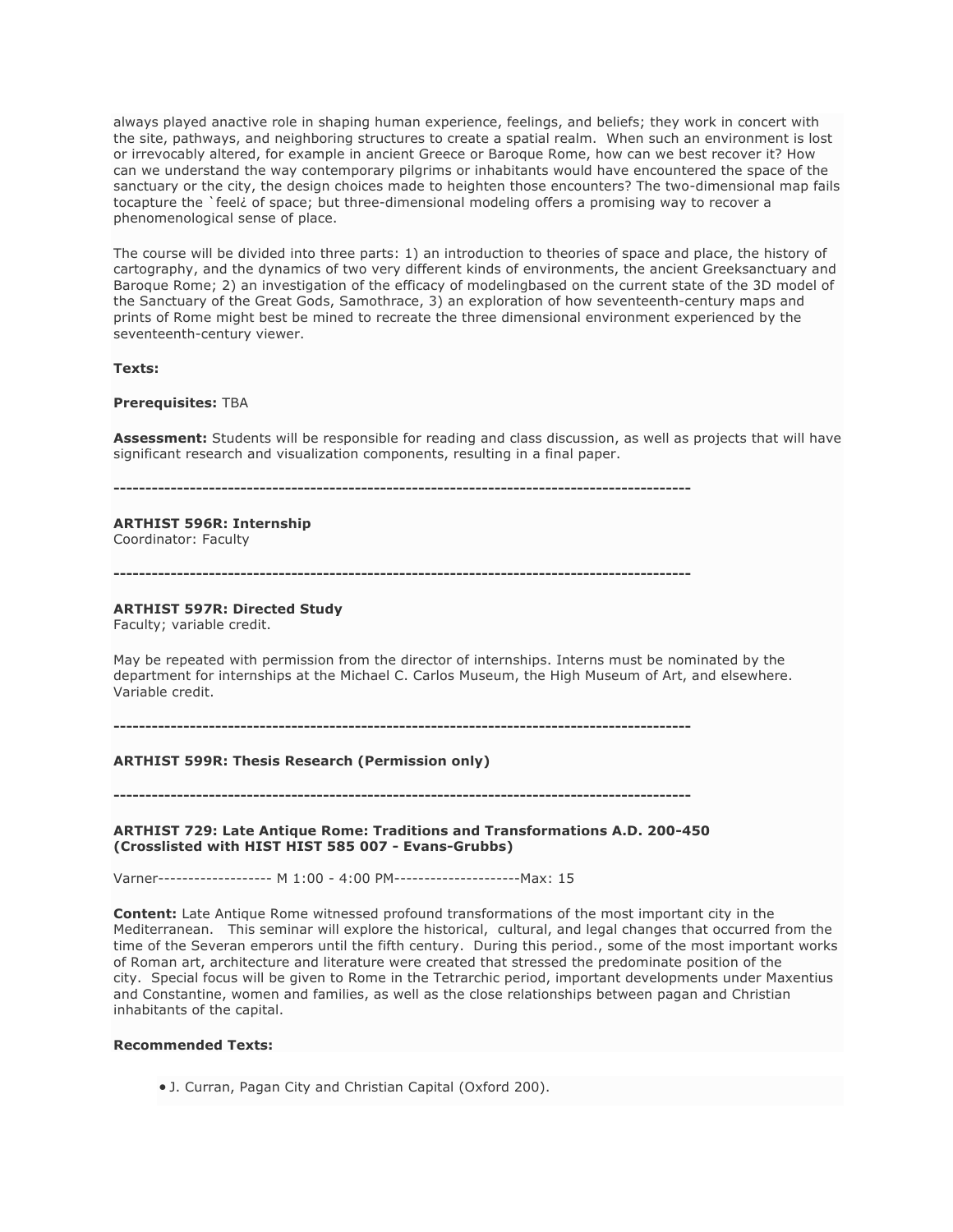- M.F. Hansen, M.F, The Eloquence of Appropriation. Prolegomena to an Understanding of Spolia in Early Christian Rome (Rome 2003).
- J. Harries, Law and Empire in Late Antiquity (Cambridge 1999).
- J. Matthews, Roman Perspectives (New Haven 2010).
- S. McGill, C. Sogno, and E. Watts (eds) From the Tetrarchs to the Theodosians. Later Roman History and Culture, 284-450 CE, 171-84 (Cambridge and New York 2010).
- R. Van Dam, Remembering Constantine at the Milvian Bridge (Cambridge 2011).

**Assessment:** Seminar presentation(s), final paper.

#### **Prerequisites:** TBA

**-------------------------------------------------------------------------------------------**

#### **ARTHIST 735: Advanced Museology**

Stone------------------- W 9:00 AM - 12:00 PM---------------------Max: 15

**Content:** This seminar covers museum roles, practices, and theory, using the Carlos Museum and current ancient American museum projects as test cases. The class projects will be 1) to finalize the didactics and design for a temporary exhibition "'For I am the Black Jaguar': Visionary Experience in Ancient American Art" (42 cases, opening September 2012) and 2) to write labels for the reinstallation of the ancient American (and now including Native North American as well) permanent collection (64 cases, opening January 2013). Classes will feature input from the registrarial, education, administrative, and conservation staff as the planning progresses.

**Texts:** The Carlos Museum acts as the text; additional readings will be handed out.

**Assessment:** Each student will be responsible for preparing labels and/or other didactic materials (such as gallery guides, maps, drawings, audioguide scripts, etc.) for a section of the show, due at midterm, and a section of the reinstallation, due at the end of term. Students will present to the class (once at midterm, once at the end), revise according to class feedback, and hand in final versions two weeks after their presentations.

**-------------------------------------------------------------------------------------------**

# **ARTHIST 759: Architecture and Biography** McPhee ---------------------- Tu 1:00 - 4:00 PM ---------------------Max: 10 Content: Texts:

Required:

Assessment: TBA

Prerequisites: TBA

**-------------------------------------------------------------------------------------------**

# **ARTHIST 769: Art and Revolution in 1968**

Scott ---------------------- W 3:00 - 6:00 PM ---------------------Max: 10

**Content:** In the spring of 1968 students and workers all over the world, in Toyko, Mexico City, Los Angeles,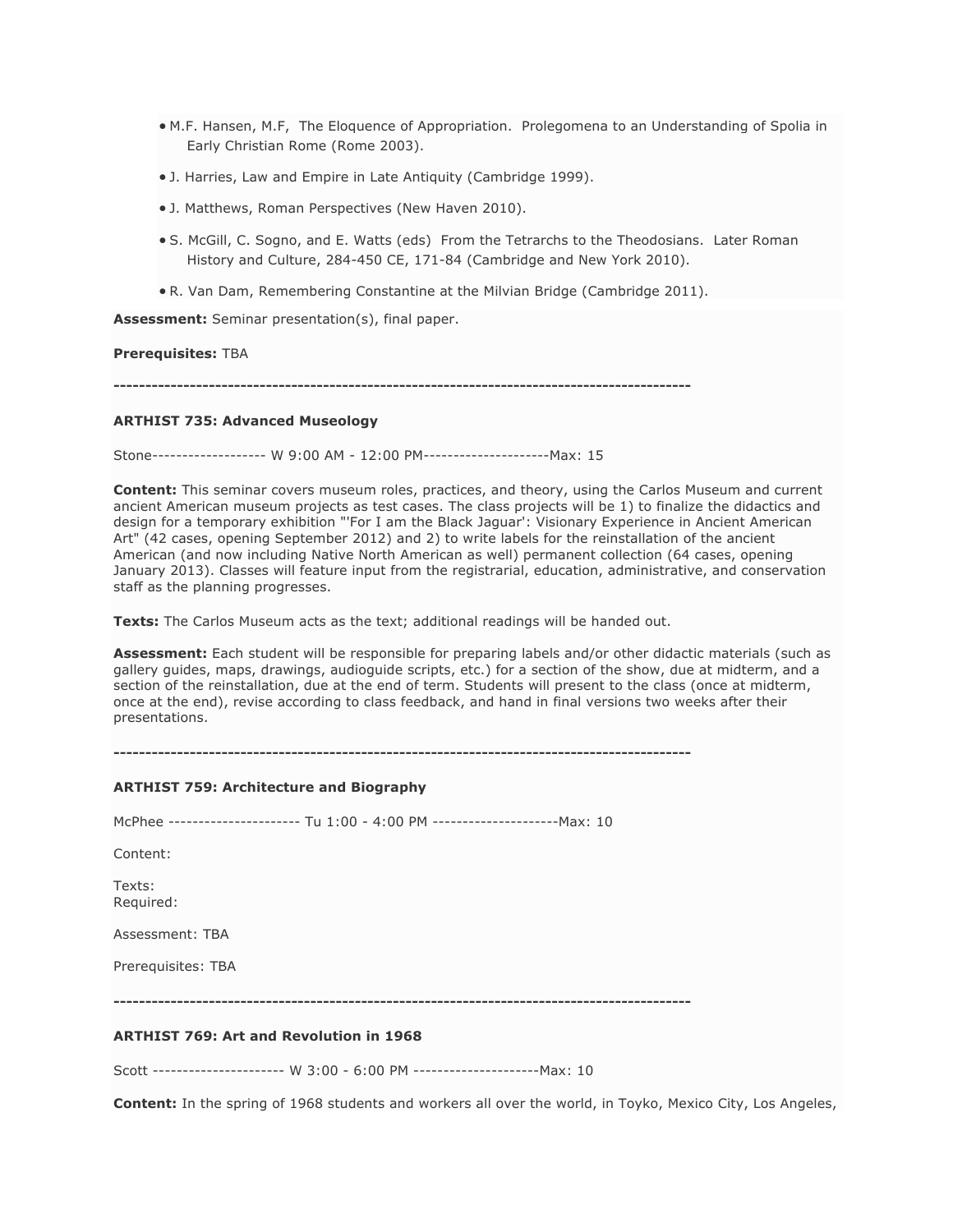New York, and across the Atlantic to London, Berlin, Paris and Milan, spontaneously rose up to protest against a range of concerns from poor working conditions, and substandard universities, to the plain boredom of everyday life. It was the most dramatic event in the second half of the twentieth-century. It was not, however, a revolution in the traditional sense of the word; in fact it is often referred to as a cultural revolution, because while "the events" achieved substantial cultural changes, there was no significant regime change. This is why 1968 is called the unfinished or failed revolution. The seminar is structured chronologically and will examine the relationship of art and revolution, in every major Western country, in 1968. Many artists were involved in the uprisings, so we will consider the key artworks and primary texts from the period (the classic texts), along with the best and most current secondary literature on the subject.

#### **Required Textbooks:**

- Walter Benn Michaels. The Shape of the Signifier 1967 to the End of History. Princeton: Princeton University Press, 2004. ISBN 9780691126180.
- Guy Debord. The Society of the Spectacle. Boston: Zone Books, 1995. ISBN 9780934868075.
- Michael Fried. Art and Objecthood Essays and Reviews. Chicago: Chicago University Press, 1998. ISBN 9780226263199.
- Julia Bryan-Wilson. Art Workers: Radical Practice in the Vietnam War Era. University of California Press 2009. ISBN 9780520269750.

#### **Suggested Textbooks:**

- Stanley Cavell, Must We Mean What We Say? Cambridge: Cambridge University press, 1969. ISBN 9780521529198.
- Mark Kurlansky, 1968: The Year that Rocked the World. New York: Ballantine Books, 1993. ISBN 9780345455826.

#### **Assessment:**

- Bibliography 20%
- Chronological literature review 20%
- Presentations 20%
- Final paper 40%

**-------------------------------------------------------------------------------------------**

# **ARTHIST 791: Teaching Art History**

Fletcher--------------- W 12:50 - 2:50 PM --------------- MAX: 10

**Content:** ARTHIST 790/791 is designed to meet the Graduate School (TATTO) requirement for a teacher training course for students in art history. It is required of those graduate students serving as TAs in ARTHIST 101/102, and is offered in concert with their teaching experience in those courses.

#### **Texts:**

- Stokstad. *Art History*. NEW 4th ed.
- Davis. *Tools for Teaching*. 2nd ed.